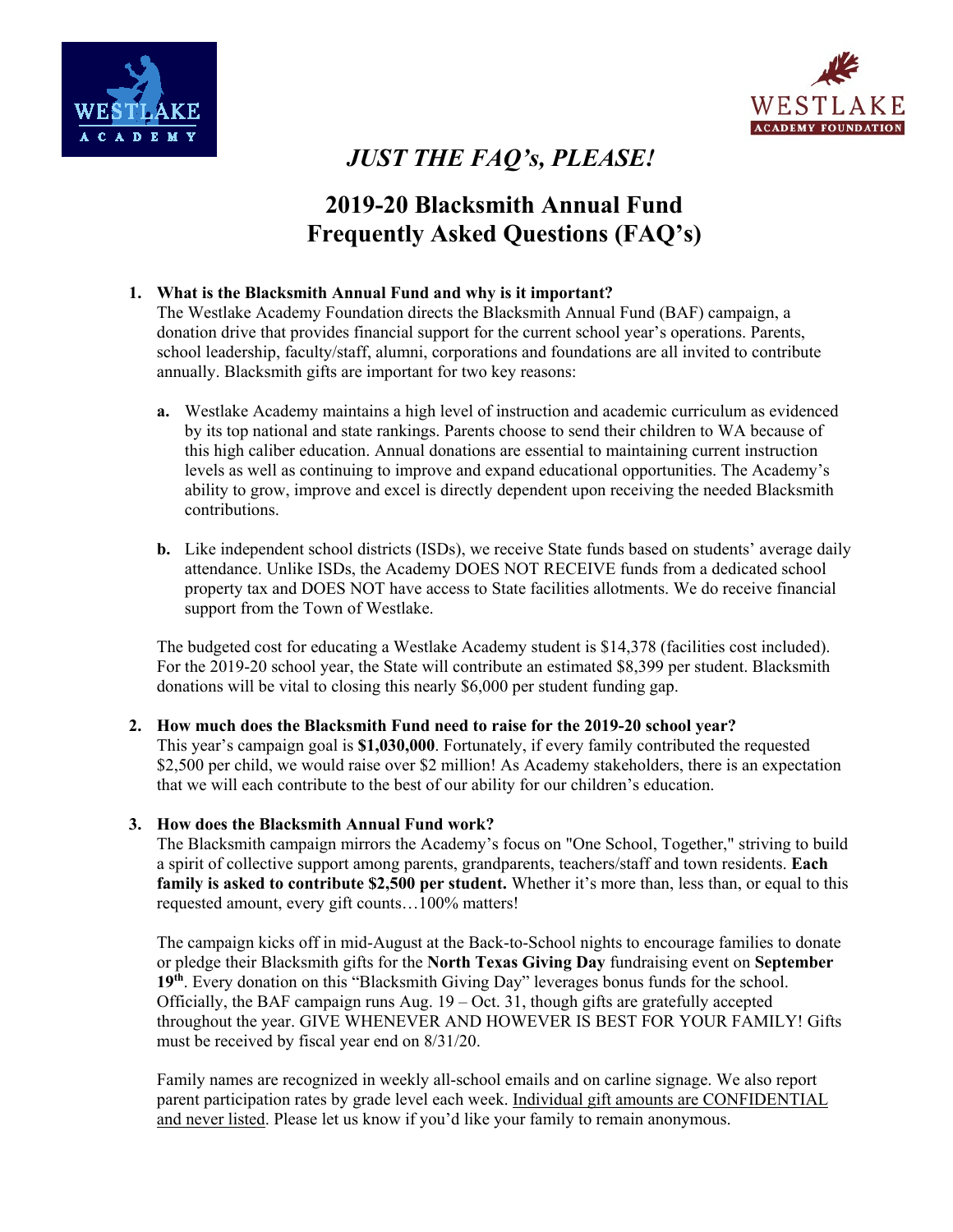## **4. How are Blacksmith funds applied?**

Every dollar – 100% – of BAF gifts are transferred monthly to the Academy to cover operational expenses that *directly affect* student education. **Over 75% of the school's budget supporting teacher salaries and benefits, so these are important dollars!** Any funds received over the \$1,030,000 goal will be used to support and/or expand activities, programs or staff.

#### **5. How does our status as a municipally-owned charter school affect our budget?**

The State of Texas does not fund the buildings and maintenance of charter schools, which forces most to rent or buy their buildings – and absorb the cost. Uniquely, the Town of Westlake holds the Academy's charter and pays the "mortgage," budgeted this fiscal year at \$1,835,190.

## **6. Why can't we operate the school with the State allotment?**

With our smaller student body, Westlake Academy lacks the economies of scale enjoyed by the larger surrounding ISDs. A large district can demand price breaks on everything from books and supplies to contract services. We simply don't have this buying power. Plus, being an IB school has inherent additional costs (e.g., maintaining IB certification, paying annual IB fees, and attending required IB trainings). We also pay our teachers more than many charter schools and remain extremely competitive with the surrounding ISDs, which helps us attract and retain a quality faculty. The school works to stretch every dollar, but we simply cannot maintain the high level of instruction without substantial funding provided by the Blacksmith Annual Fund.

## **7. What happens if we do not meet our goal?**

There are three possible consequences for failing to raise the \$1,030,000 in necessary funds:

- **a.** The school would be forced to balance the budget by reducing costs and services.
- **b.** The school would have to dip into the reserve fund balance to cover current year operating expenses. The fund balance is a one-time funding source and once used, it would need to be replenished; otherwise, costs and services would have to be reduced.
- **c.** Continued lack of support for the BAF would force school leaders to consider other revenue sources. Currently, the only other source available is State funding for additional students. This could directly affect our class sizes, and thus, the quality of our IB education.

#### **8. What is the "fund balance" and why can't we use that money to balance the budget?**

The State of Texas recommends that schools maintain a general fund balance of **\$1,200,000** or more (i.e., approximately 45 operating days). This reserve protects the school in the event of an emergency and allows it to deal with one-time expenditures such as major capital projects. The possibility of both natural and man-made disasters (e.g., reduced state funding) requires that WA maintain this balance to ensure the uninterrupted education of our children.

# **9. What are the consequences of low participation in the BAF?**

When contributing families see low levels of involvement from their fellow parents, frankly, there are hard feelings. Prevailing sentiments include "everyone can give something" and "if you don't want to support the school you chose, go to another school." Clearly, low participation invokes strong negative emotions, which isn't good for the health, morale and culture of the Academy.

Additionally, lower levels of participation in our annual giving inhibit our ability to raise outside funds through grants. Most grant applications require information regarding levels of participation from invested parties like parents and board members. Most foundations will not award grants to a school that cannot inspire support from its own families.